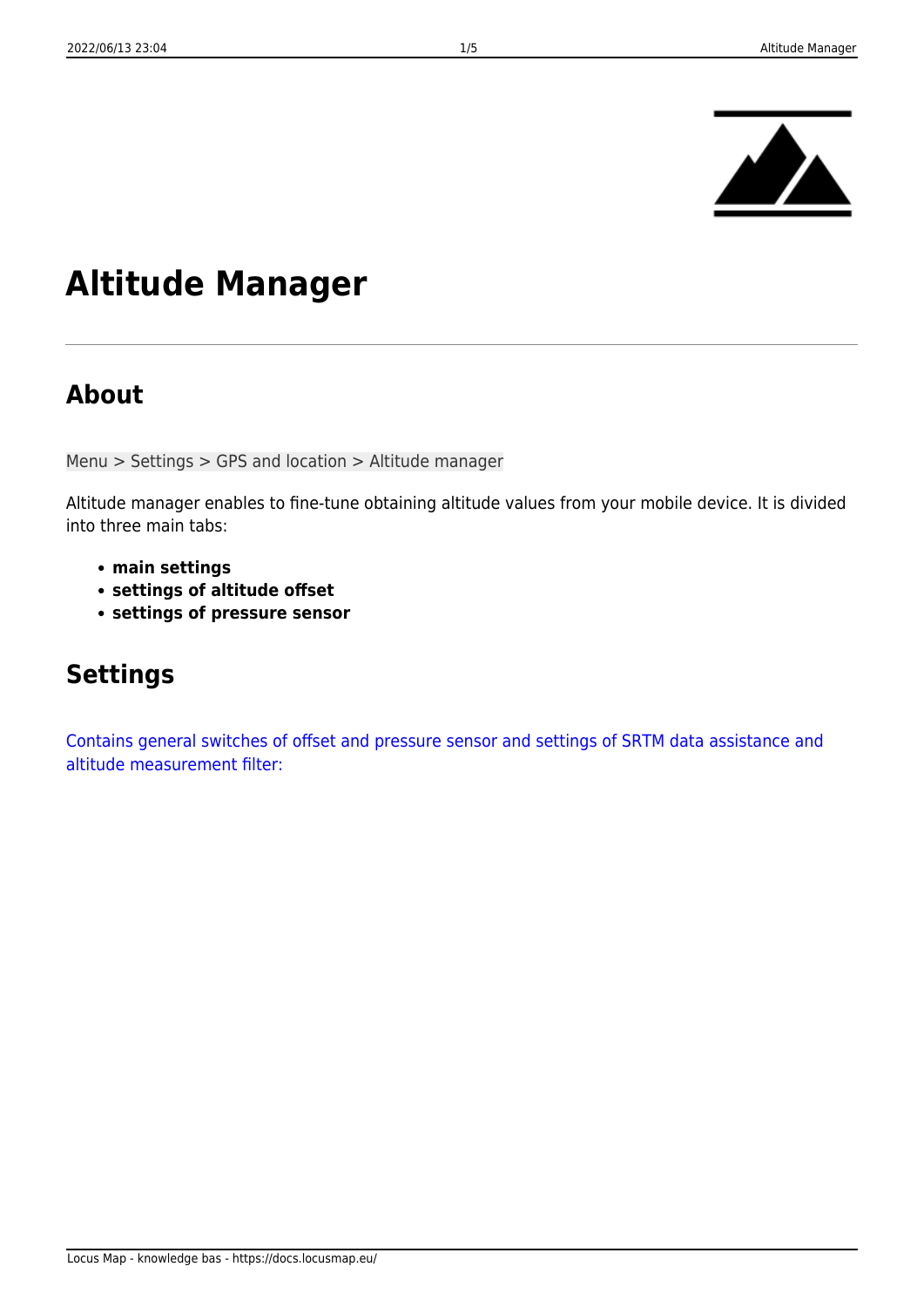

#### **SRTM data**

| <b>SRTM DATA</b>    |  |
|---------------------|--|
| No usage            |  |
| Optimize GPS values |  |
| Replace GPS values  |  |

- **No usage** altitude values are acquired from GPS only
- **Optimize GPS altitude** uses [offline elevation data \(SRTM\)](http://en.wikipedia.org/wiki/Shuttle_Radar_Topography_Mission) to optimize GPS altitude values. Computed altitude has similar accuracy to an average GPS but does not contain serious errors GPS units usually make. SRTM data can be downloaded [several ways.](https://docs.locusmap.eu/doku.php?id=manual:faq:how_to_add_map_shading)
- **Replace GPS values** uses [offline elevation data \(SRTM\)](http://en.wikipedia.org/wiki/Shuttle_Radar_Topography_Mission) only for displaying elevation



**Warning for pilots**: optimizing or replacing GPS altitude by SRTM data is not recommended for activities when you are **not moving on the ground** - displayed altitude values are influenced by the ground altitude measuring and calculation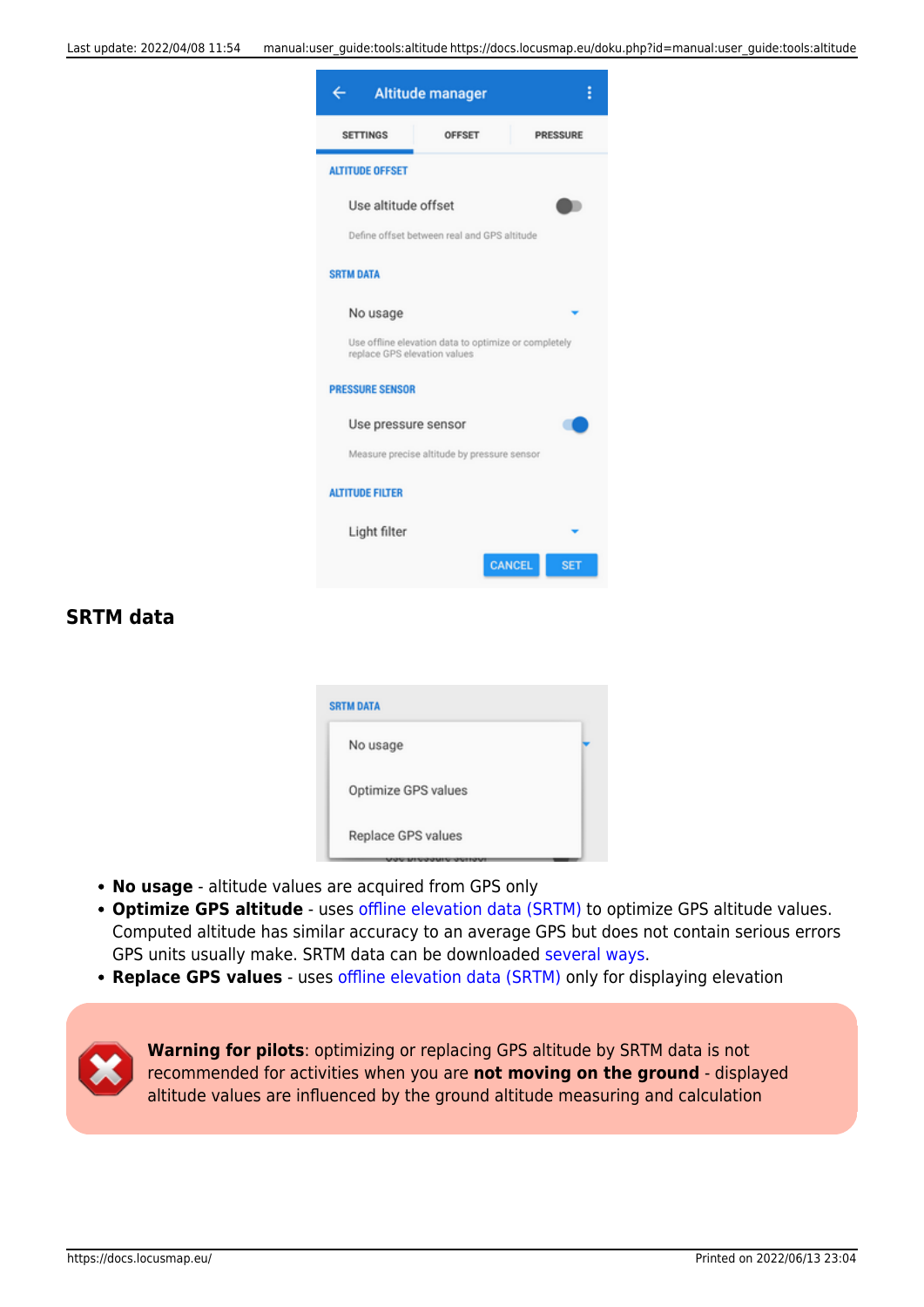### **Altitude filter**

Applies filter to altitude measurement to reduce value fuzziness. Heavier filters cause less fuzzy altitude values but slower reaction on altitude changes. Scale ranges from no filtration to an ultra heavy filter.

## **Altitude offset**

|                                                                            | <b>Altitude manager</b> | i                           |  |  |
|----------------------------------------------------------------------------|-------------------------|-----------------------------|--|--|
| <b>SETTINGS</b>                                                            | <b>OFFSET</b>           | <b>PRESSURE</b>             |  |  |
| Manual correction                                                          |                         |                             |  |  |
| Altitude (m)                                                               |                         |                             |  |  |
| Manual correction of altitude                                              |                         |                             |  |  |
| Automatic correction                                                       |                         |                             |  |  |
| Automatic correction from global Geoid model                               |                         |                             |  |  |
| Altitude NMEA correction                                                   |                         |                             |  |  |
| Improve altitude by values from NMEA data (if available)<br><b>VARIOUS</b> |                         |                             |  |  |
| Enable also for Bluetooth GPS                                              |                         |                             |  |  |
|                                                                            |                         |                             |  |  |
|                                                                            |                         |                             |  |  |
|                                                                            |                         | <b>CANCEL</b><br><b>SET</b> |  |  |

Altitude calculated by internal or external (Bluetooth) GPS unit is related to a different method of referencing the Earth surface than that used in maps. The difference between them is called **Geoid height** which is distance between [Geoid](http://en.wikipedia.org/wiki/Geoid) and [reference elipsoid](http://en.wikipedia.org/wiki/Reference_ellipsoid).

Locus Map can define this offset by three methods:

- **Manual correction** basic method used when the exact offset value is known
- **Automatic correction** method used in most cases Locus Map can compute offset of the whole world from a Geoid model. This method is accurate enough for use in mobile phones and sufficiently precise for all locations (the offset slightly varies based on location).
- **Altitude NMEA correction** mobile device communicates with GPS unit over a special messages called NMEA. These messages contain values of Geoid height that Locus Map can read and apply them to correct this offset. Some devices report incorrect values so this method is unreliable.
- **Enable also for Bluetooth GPS** check this option if you use external GPS device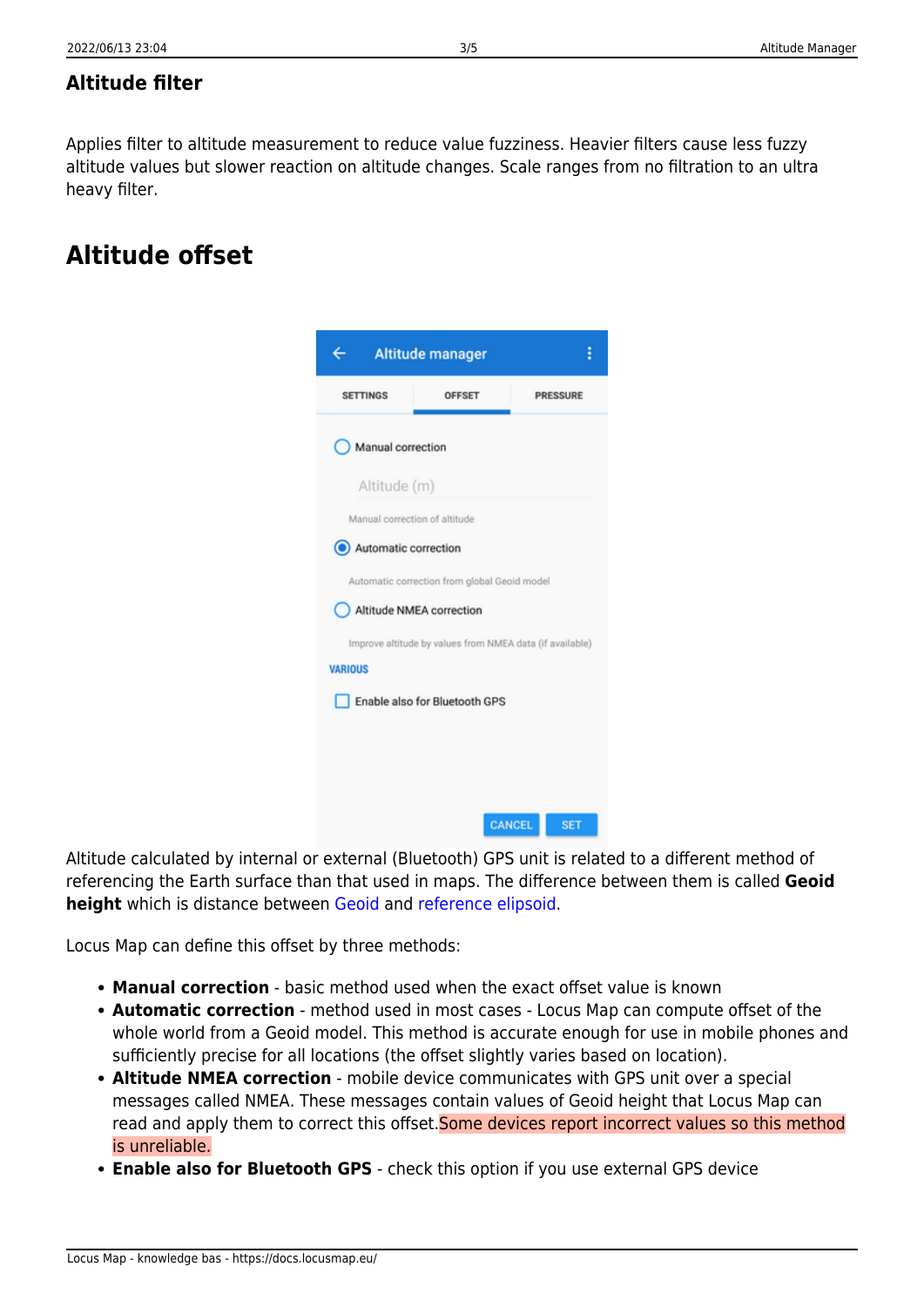### **Pressure sensor**

|                                                                             | <b>Altitude manager</b>                                   | i                           |  |  |
|-----------------------------------------------------------------------------|-----------------------------------------------------------|-----------------------------|--|--|
| <b>SETTINGS</b>                                                             | <b>OFFSET</b>                                             | <b>PRESSURE</b>             |  |  |
| Automatic                                                                   |                                                           |                             |  |  |
| Automatic calibration according to GPS<br>Pressure at sea level             |                                                           |                             |  |  |
| Pressure (hPa)                                                              |                                                           |                             |  |  |
| Calibration of the sensor according to pressure value at<br>sea level (QNH) |                                                           |                             |  |  |
| Altitude                                                                    |                                                           |                             |  |  |
|                                                                             |                                                           |                             |  |  |
| and current pressure                                                        | Calibration of the sensor according to the altitude value |                             |  |  |
|                                                                             |                                                           | <b>CANCEL</b><br><b>SET</b> |  |  |

Some devices are equipped with barometric pressure sensor. Barometric sensors measure atmospheric pressure very precisely which can be used for calculating relative altitude changes. I.e. if you know certain pressure at certain altitude you can calculate altitude changes between known and current position.

The pressure sensor must be calibrated to a known altitude value so that it can be used for real altitude value calculations. Locus Map offers several methods:

- **Automatic** Locus Map uses GPS altitude or SRTM files altitude and current barometric pressure as basic values and relates all other measurements to these values. It also checks measured values in 2 hour intervals and eventually re-calibrates the pressure sensor.
- **Pressure at sea level** current pressure value at a particular sea level as the reference can be obtained from the Internet. The resulting altitude calculation is also quite accurate but the base pressure changes in time so it can be a problem.
- **Altitude** uses some other source of ground altitude external maps, measuring, tourist guide posts, etc. as the reference. Locus Map then calibrates the pressure sensor according to this value.



Some devices like e.g. Samsung Galaxy Note II turn off the pressure sensor in standby mode. If you want to use pressure sensor during e.g. track recording, make sure your device maintains the pressure sensor on also when the screen goes off.